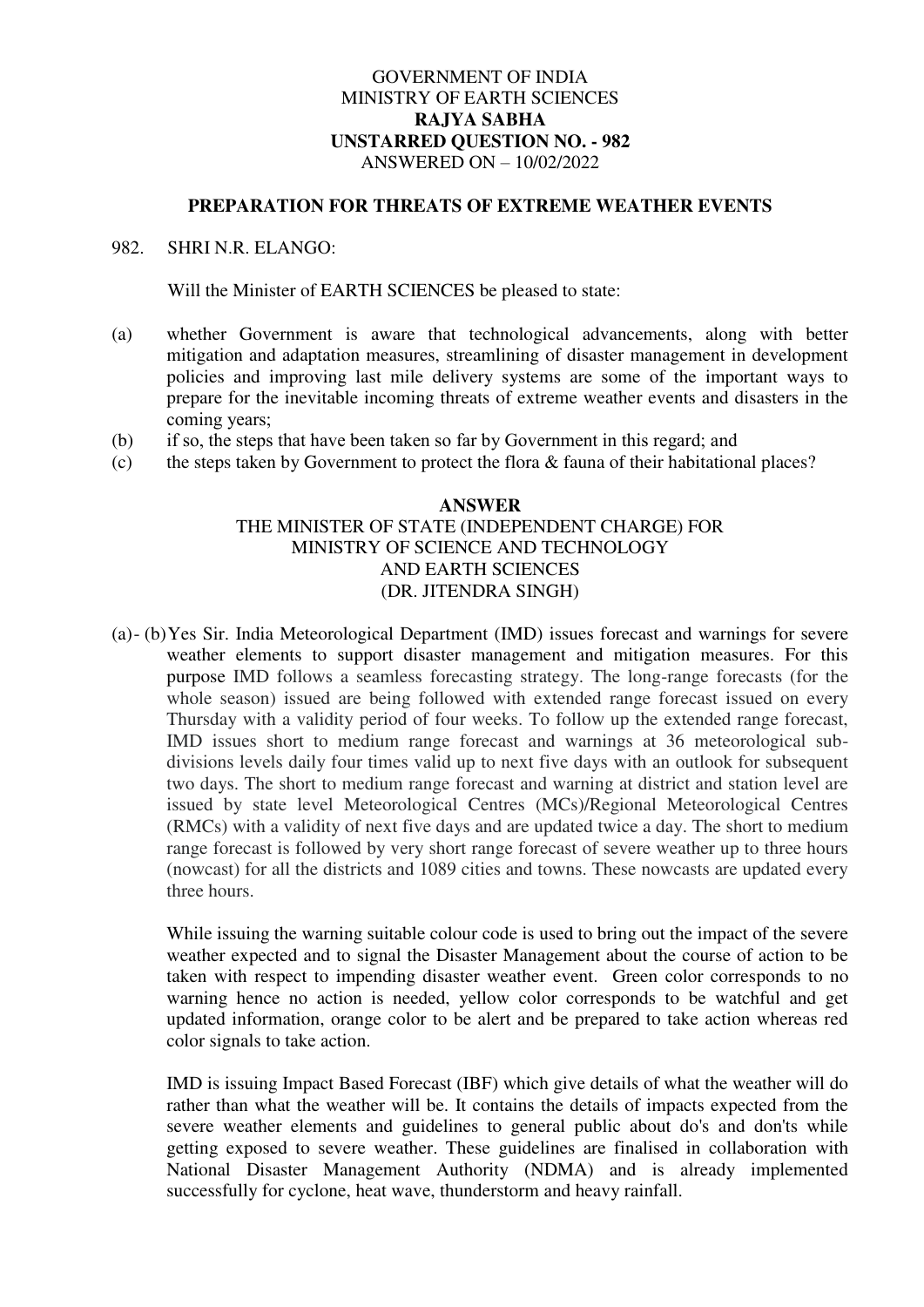# **Technologies used to provide above forecasts and warnings are as follows.**

- The observational network of the department has been enhanced with installation of more number of Automatic Weather Stations (AWSs) and Automatic Raingauges (ARGs) across the country.
- 33 Doppler Weather Radars are operational across the country to provide adequate warning in the event of approach of Cyclonic Storms, Monsoon Depressions, Thunderstorms etc. DWR network also provides vital information for nowcasting purposes on mesoscale convective weather developments anywhere in the country.
- Multi-Mission Meteorological Data Receiving & Processing System has been established and dedicated to the nation for augmentation of satellite derived products.
- New raingauge stations are being added in the District-wise Rainfall Monitoring Scheme to increase the rainfall monitoring network.
- Location specific forecast for 7 days and nowcast for next 3 hours have been extended to 1164 and 1089 stations respectively covering 739 districts in the country.
- Six Global and regional numerical weather prediction (NWP) models are run by MoES daily twice to provide the forecast and warning at station, Block, district and meteorological sub-divisions levels upto seven days. Sector specific modelling is also carried out for forecasting with respect to agriculture, cyclone, riverine flood, flash flood and urban flood, thunderstorm/lightning etc.
- The NWP Model based gridded rainfall data are provided to Central Water Commission for their flood forecasting model for all 153 river catchments and Extended Range model products for 10 river basins.
- With operationalization of Flash Flood Guidance system, generation and issue of Flash Flood Guidance has commenced for all watersheds of the country.
- Urban flood warning system has been developd for Mumbai and Chennai.
- Common Alert Protocol (CAP) has been implemented as per WMO standard for severe weather warning. It is being utilized for Global Multi-Hazard Alert System of WMO.
- The multi-model ensemble (MME) based Extended range prediction system and long range forecasting system have been developed and implemented in IMD.

Regarding dissemination of weather forecasts and warnings, IMD is always in a continuous process of improvement. At present the forecasts and warnings are broadcasted or disseminated to users including disaster managers by e-mail on regular basis. In addition to this, WhatsApp groups are created including disaster managers and IMD officials through which these forecasts & warnings are disseminated. The forecasts & warnings are uploaded in social media & website for reference by all concerned. The nowcasts related to Severe Weathers are also disseminated through SMS to the registered users. In addition to this, as and when the situation arises, Press Releases are issued by IMD and the same is also disseminated by all the platforms mentioned above.